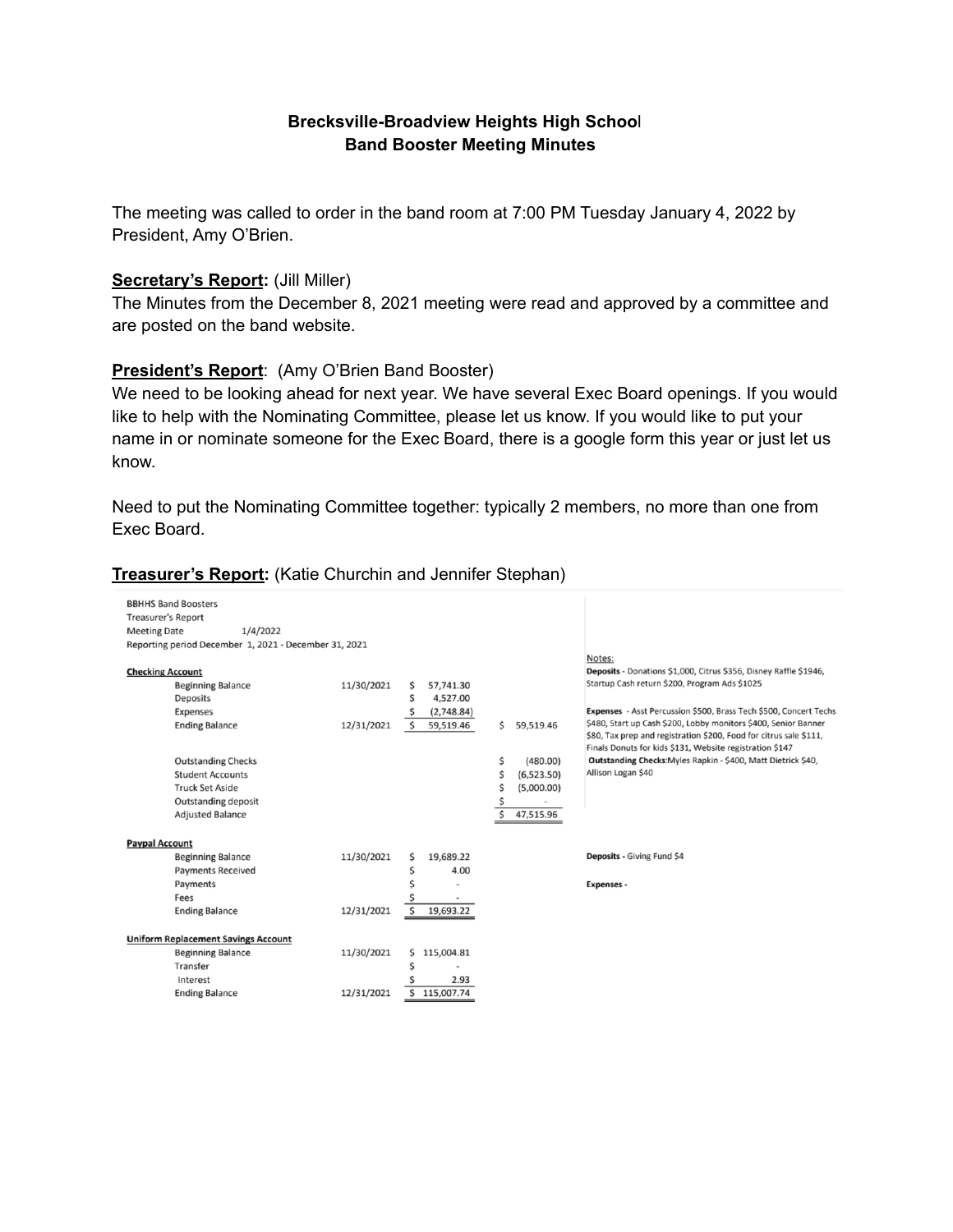# **Band Director's Report:** (Mr. Ciulla and Mr.Pasternak)

*New business:*

- Second Disney payment is due Jan 28
- Ensemble OMEA is Jan 29
- Wind Ensemble Conservatory Day is Feb 19
- Next concert is Feb 24
- 5th Grade Band/Wind Ensemble is March 8
- Disney is March 25-30
	- Rehearsals are after school March 9 and 16
	- Finalizing pre-departure meeting Feb 22 = Parent Meeting
	- Chaperones have a Feb 8 meeting

(see bbhhsband website for all calendar events/details)

● 40-45 students for OMEA

### *Disney:*

- First Disney downpayment is submitted and being processed by Great Day Tours.
- Second Disney payment is due 28 January.
- Directors are now in a position to organize things like rooms, buses, etc. these details will be coming out by end of January.
- All band families should expect an update to come out to cover new CDC guidance on covid protocols and logistics. Will be in sync with the school administration. Look for more information very soon.
- See Uniforms Committee below for additional information

# **Program Committee Reports:** (Laura Mroczka)

No text = No updates available for listed committee.

Box Office: (Melissa Garten)

Chaperones: (Pam Johnson)

Hospitality/Game Snacks: (Packard and Zumwalt families)

Equipment Games / Events: (Randy Goldthorpe, Michael Zumwalt)

PSO: (Michelle Banks) No January meeting.

Publicity: (Ingrid Sprague)

Senior Night: (Stacy Fening)

Swarm Board and Decorations: (April Thornton) Decorations could not happen over break due to covid. Will reschedule.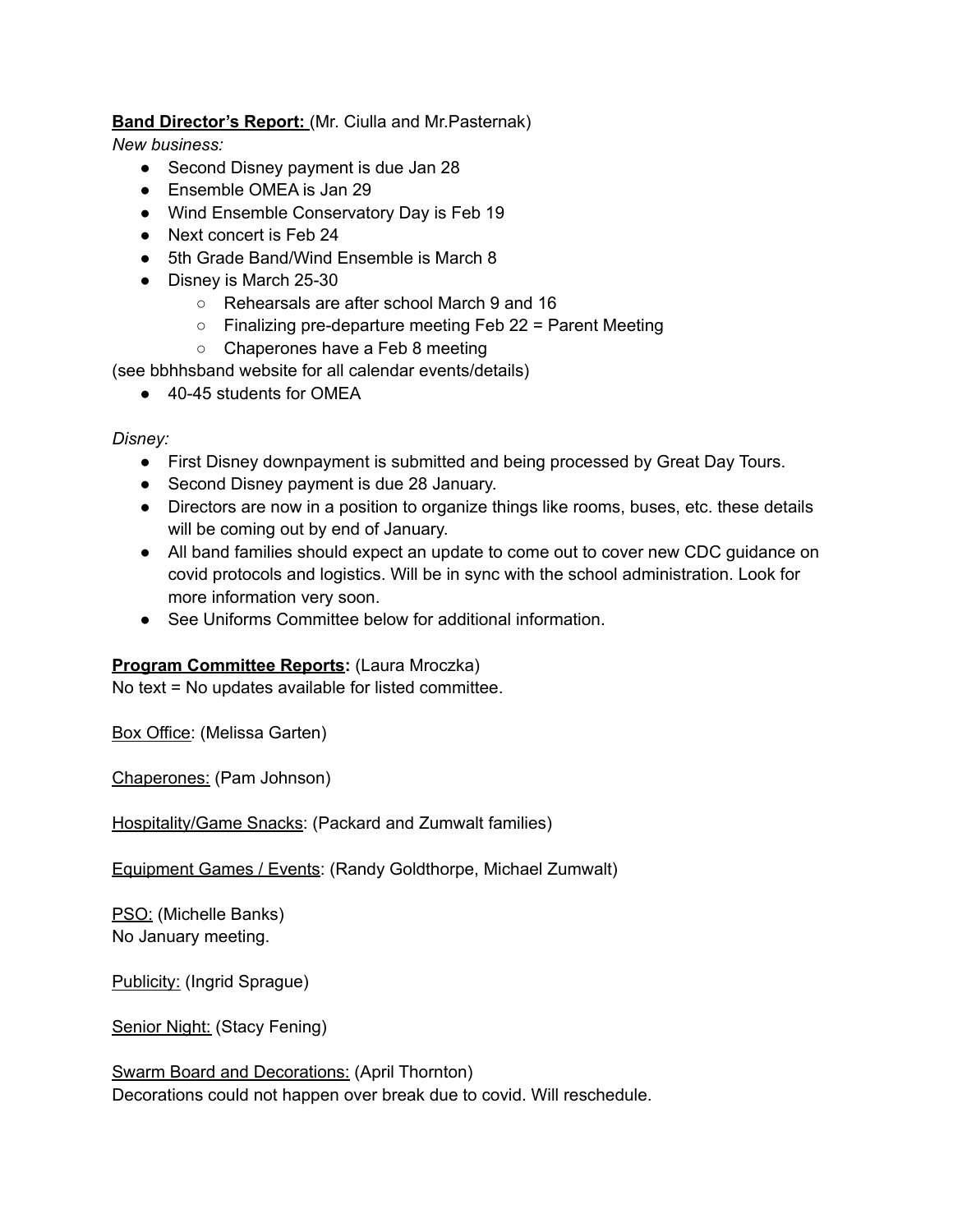## Uniforms: (Lori Reagan)

Tentative schedule was discussed during the meeting. None of these dates are final until the Uniform Committee confirms with the dry cleaner.

- Feb 22nd meeting is typically when families hear about when/how to take uniforms to dry-cleaning. Uniforms would then be OK to dry-clean Feb 23-March 1 (need to confirm).
- A hand out will be provided on Feb 22 with garment bag details. Intent is to have kids arrive early for inspection before rehearsal. Anything missing will be called out by the uniform committee and must be brought to the school that night. No make-up days, if you can't make it, please send your uniform with a friend or drop it off.
- Flagline uniforms should be brought to Feb 22 meeting (will confirm).
- March 14-18 are tentative packing days. March 9 is first rehearsal and then would have to be mandatory uniform turn in night.
- Typically only the uniform team is allowed in the behind the scenes at Disney only Sheyenne is attending and she is attending Disney as a staff worker, assigned to a student (this means her availability is very limited). Therefore, the uniform team needs 4 people to help behind the scenes. They will check and see who from the new committee plan to be in Disney and available. A brief overview was given: Uniforms are packed by squad, volunteers pull them out of the buses, lay them out, unclip packages and send squad leaders to go get their uniforms. About 170-180 students committed.

Summer Uniforms: (Laura Mroczka)

Yard Signs: (Melinda Torres)

Beebucks: (Katie Churchin)

Plan right now is to print student balance to be picked up by each student next week.

Band Alumni: (Rob Still)

Covid chair: (------)

Flagline: (Nikki Whitehead)

Trunk or Treat: (Denise Paulsen)

### **Ways and Means Committee Reports:** (Heather McCleary)

Athletic Programs: (---------------)

Athletic Program Sales: (---------------)

Athletic Program Layout: (Diane Thompson)